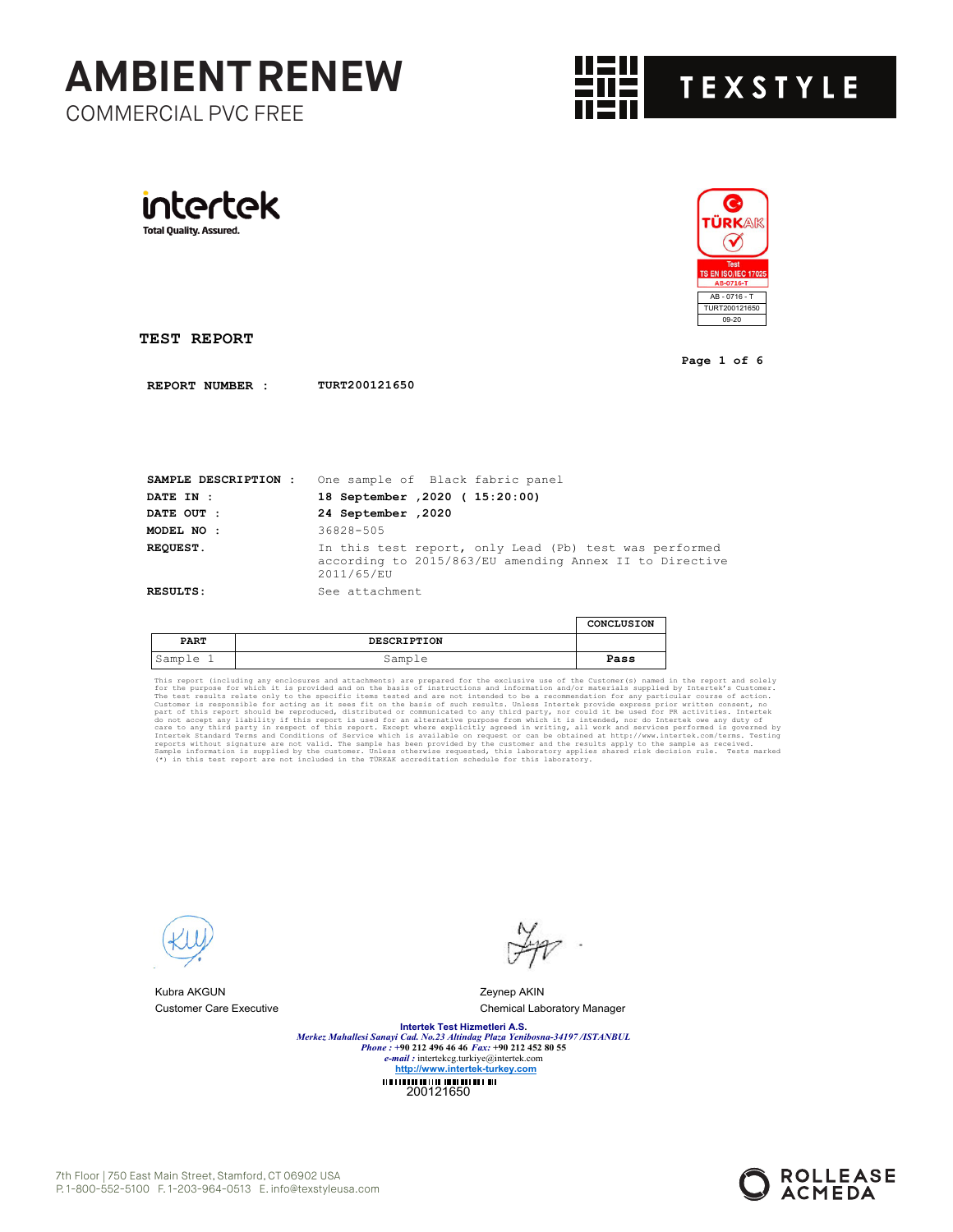

intertek **Total Quality. Assured.** 



**TEST REPORT 24 September ,2020**

**REPORT : TURT200121650 Page 2 of 6**

**(A) TEST RESULT SUMMARY ACCORDING TO IEC 62321**

 **Electrotechnical Products-Determination of Levels of Six Regulated Substances** 

| <b>TESTING ITEM</b>                                      | <b>RESULT</b> |
|----------------------------------------------------------|---------------|
|                                                          | Sample 1      |
| Cadmium (Cd) Content                                     | NR.           |
| Chromium VI (Cr+6) Content<br>(ppm)<br>(for non- metal)  | NR.           |
| Chromium VI (Cr+6) Content<br>$(\mu q/cm^2)$ (for metal) | NA.           |
| Lead (Pb) Content                                        | <b>ND</b>     |
| Mercury (Hq) Content                                     | NR.           |
| Flame Retardants                                         |               |
| Polybrominated Biphenyls (PBB)                           | NR.           |
| Monobromobiphenyl (MonoBB)                               | NR.           |
| Dibromobiphenyl (DiBB)                                   | NR.           |
| Tribromobiphenyl (TriBB)                                 | NR.           |
| Tetrabromobiphenyl (TetraBB)                             | NR.           |
| Pentabromobiphenyl (PentaBB)                             | NR.           |
| Hexabromobiphenyl (HexaBB)                               | NR.           |
| Heptabromobiphenyl (HeptaBB)                             | NR.           |
| Octabromobiphenyl (OctaBB)                               | NR.           |
| Nonabromobiphenyl (NonaBB)                               | NR.           |
| Decabromobiphenyl (DecaBB)                               | NR.           |
| Polybrominated Diphenyl Ethers (PBDE)                    | NR.           |
| Monobromodiphenyl Ether (MonoBDE)                        | NR.           |
| Dibromodiphenyl Ether (DiBDE)                            | NR.           |
| Tribromodiphenyl Ether (TriBDE)                          | NR.           |
| Tetrabromodiphenyl Ether (TetraBDE)                      | NR.           |
| Pentabromodiphenyl Ether (PentaBDE)                      | NR.           |
| Hexabromodiphenyl Ether (HexaBDE)                        | NR.           |
| Heptabromodiphenyl Ether (HeptaBDE)                      | NR.           |
| Octabromodiphenyl Ether (OctaBDE)                        | NR.           |
| Nonabromodiphenyl Ether (NonaBDE)                        | NR.           |
| Decabromodiphenyl Ether (DecaBDE)                        | NR.           |
| Phthalates                                               |               |

Remarks : ppm=Parts per million based on dry weight of sample

µg/cm²=Microgram per square centimetre mg/kg with 50 cm²=Milligram per kilogram with 50 square centimetre ND =Not detected NA =Not applicable NR =Not requested

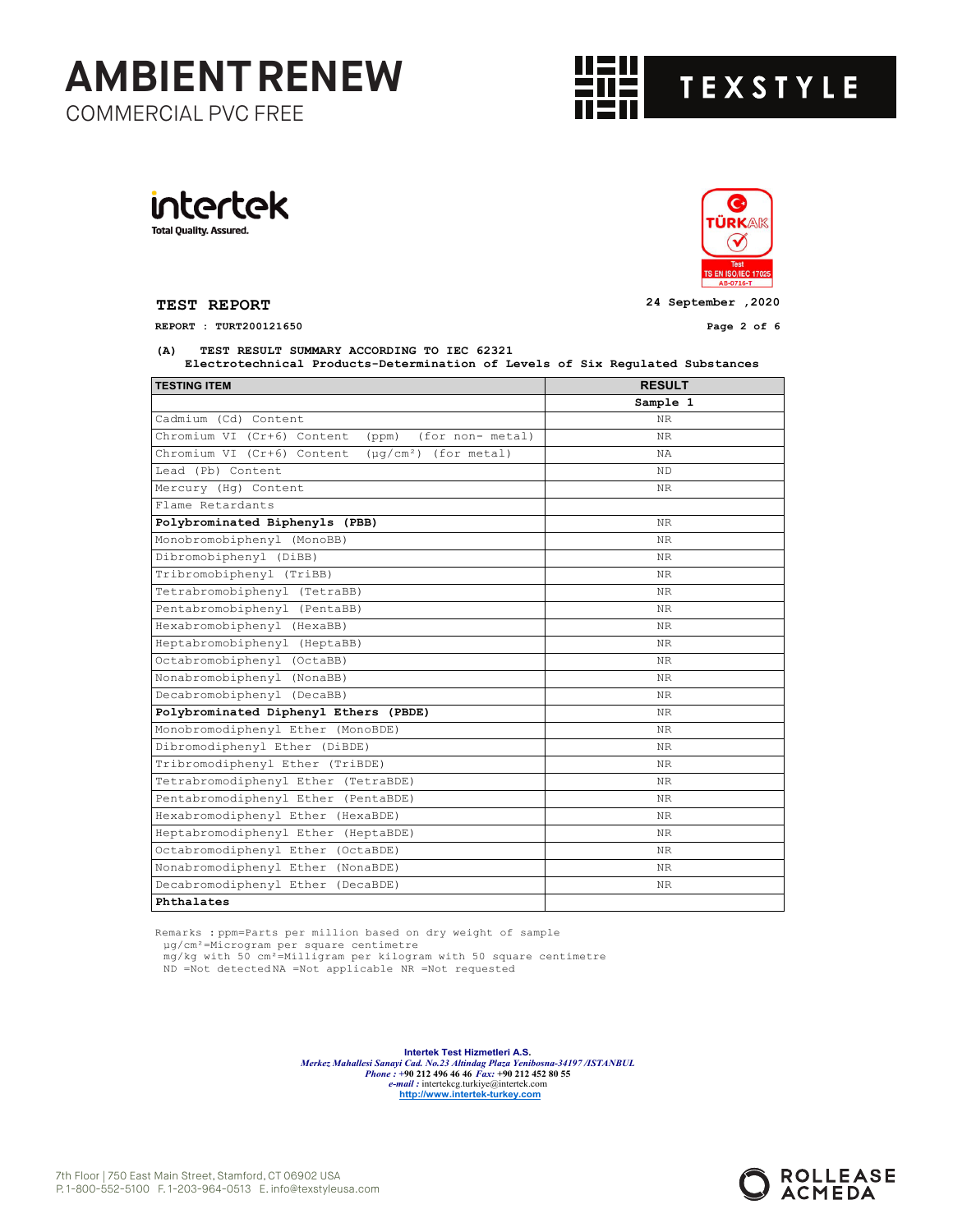





**TEST REPORT 24 September ,2020**

| REPORT : TURT200121650                      | Page 3 of 6   |  |
|---------------------------------------------|---------------|--|
| <b>TESTING ITEM</b>                         | <b>RESULT</b> |  |
|                                             | Sample 1      |  |
| Dibutyl phthalate (DBP) (84-74-2)           | NR            |  |
| Di(2-ethylhexyl) phthalate (DEHP)(117-81-7) | NR            |  |
| Benzyl butyl phthalate (BBP) (85-68-7)      | <b>NR</b>     |  |
| Diisobutyl Phthalate (DIBP) (84-69-5)       | NR            |  |

Remarks : ppm=Parts per million based on dry weight of sample µg/cm²=Microgram per square centimetre mg/kg with 50 cm²=Milligram per kilogram with 50 square centimetre ND =Not detected NA =Not applicable NR =Not requested

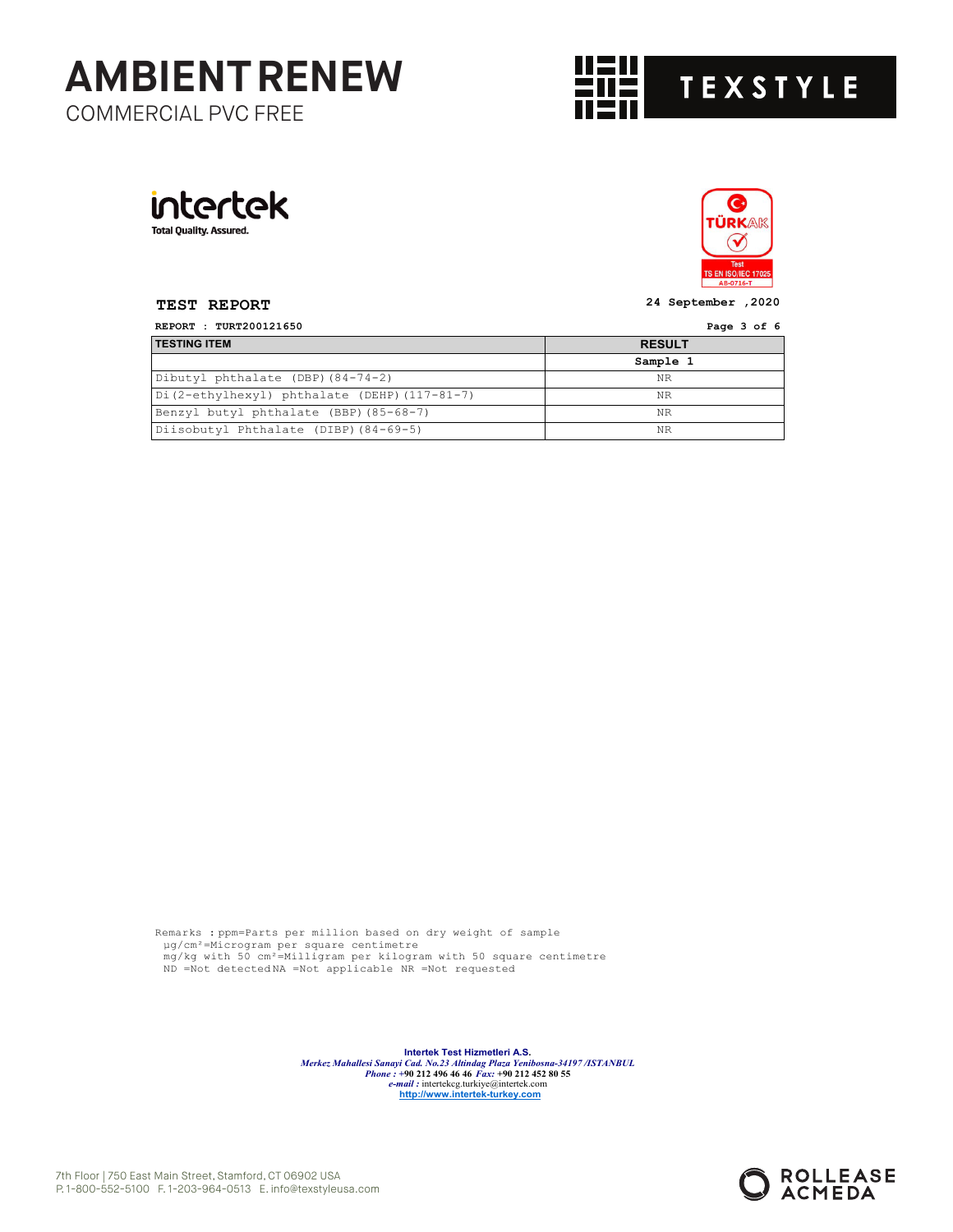

intertek **Total Quality. Assured.** 



**TEST REPORT 24 September ,2020**

**REPORT : TURT200121650 Page 4 of 6 (B) REQUIREMENT:**

| <b>SUBSTANCE</b>                                    | LIMITS                                                                                                          |                                      |  |
|-----------------------------------------------------|-----------------------------------------------------------------------------------------------------------------|--------------------------------------|--|
| Cadmium (Cd) Content                                | $0.01$ % (100 ppm)                                                                                              |                                      |  |
| Chromium VI (Cr+6) Content (ppm)<br>(for non metal) | $0.1$ % (1000 ppm)                                                                                              |                                      |  |
| Chromium VI                                         | Colorimetric<br>result                                                                                          | Qualitative<br>Result                |  |
| $(Cr+6)$ Content ( $\mu q/cm^2$ ) (for metal)       | $< 0.10 \mu q/cm^2$<br>$\geq$ 0.10 µq/cm <sup>2</sup> and $\leq$ 0.13 µq/cm <sup>2</sup><br>$> 0.13 \mu q/cm^2$ | Negative<br>Inconclusive<br>Positive |  |
| Lead (Pb) Content                                   | $0.1$ % (1000 ppm)                                                                                              |                                      |  |
| Mercury (Hq) Content                                | $0.1$ % (1000 ppm)                                                                                              |                                      |  |
| Flame Retardants                                    | $0.1$ % (1000 ppm)                                                                                              |                                      |  |
| Dibutyl Phthalate (DBP)                             | $0.1$ % (1000 ppm)                                                                                              |                                      |  |
| Diethyl Hexyl Phthalate (DEHP)                      | $0.1$ % (1000 ppm)                                                                                              |                                      |  |
| Benzyl Butyl Phthalate (BBP)                        | $0.1$ % (1000 ppm)                                                                                              |                                      |  |
| Diisobutyl Phthalate (DIBP)                         | $0.1$ % (1000 ppm)                                                                                              |                                      |  |

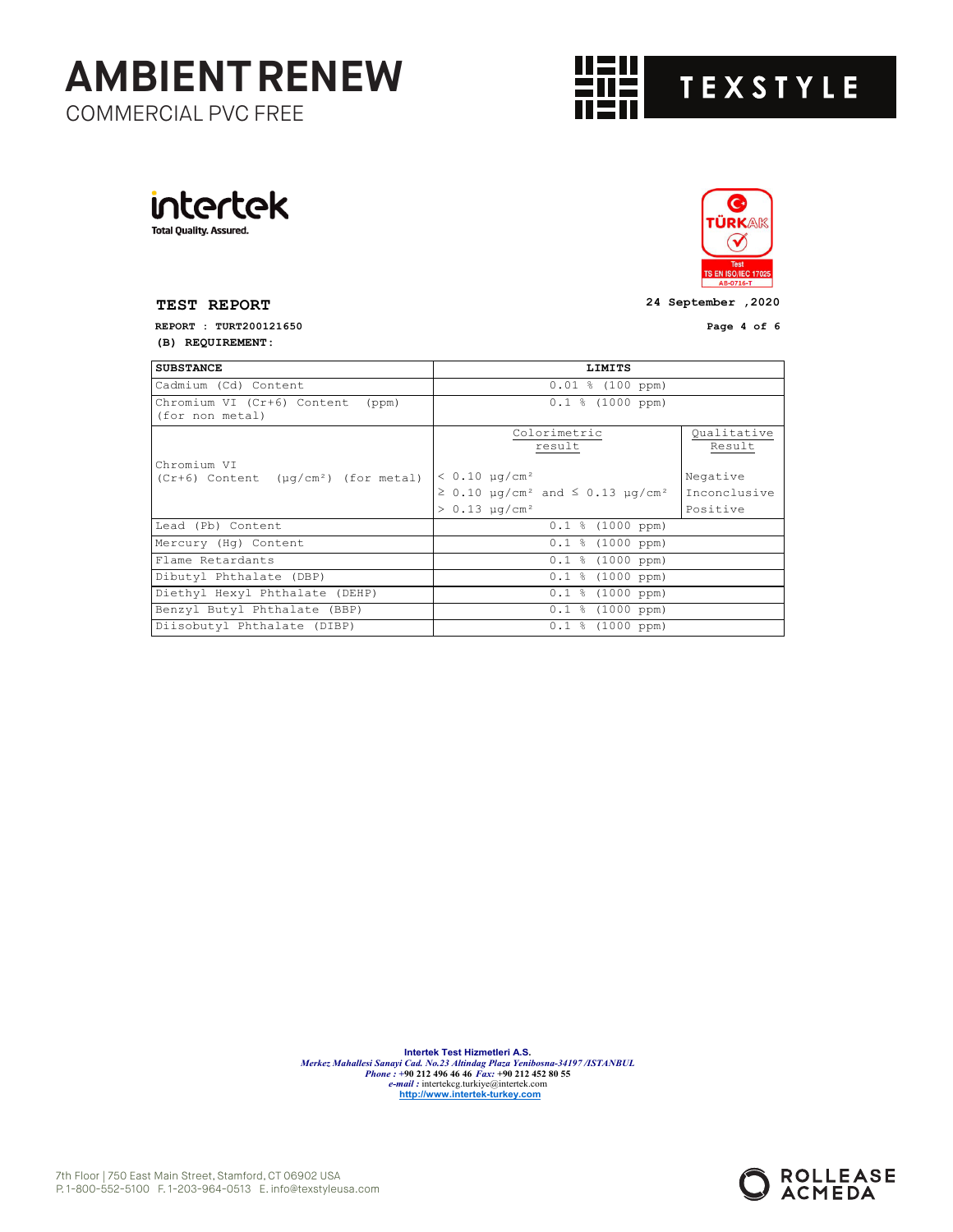





**TEST REPORT 24 September ,2020**

**REPORT : TURT200121650 Page 5 of 6**

 $\bullet$ ÜRKAK

> $\infty$ **Test**

**(C) TEST METHOD :**

| <b>Testing Item</b>                   | <b>Testing Method</b>                                                                                                  | Reporting Limit                                                                            |
|---------------------------------------|------------------------------------------------------------------------------------------------------------------------|--------------------------------------------------------------------------------------------|
| Cadmium (Cd) Content                  | With reference to TEC 62321-<br>5:2013, by microwave or acid<br>digestion and determined by ICP-OES                    | Plastic : 2.5 ppm,<br>Metal : 5 ppm,<br>Ceramic : 1.25 ppm                                 |
| Lead (Pb) Content                     | With reference to TEC 62321-<br>5:2013, by microwave or acid<br>digestion and determined by ICP-OES                    | Plastic : 5 ppm,<br>Metal : 10 ppm,<br>Ceramic : 2.5 ppm                                   |
| Mercury (Hq) Content                  | With reference to TEC 62321-<br>4:2017, by microwave or acid<br>digestion and determined by ICP-OES                    | Plastic : 5 ppm,<br>Metal : 10 ppm,<br>Ceramic : 2.5 ppm                                   |
| Chromium VI (Cr6+)<br>(For non-metal) | With reference to TEC 62321-7-<br>2:2017, by alkaline digestion and<br>determined by UV-VIS<br>spectrophotometer       | Plastic : 25 ppm<br>(PVC)<br>based) $/8.33$ ppm<br>$\text{(other)}$ , Ceramic: 8.33<br>ppm |
| Chromium VI (Cr6+)<br>(For metal)     | With reference to TEC 62321-7-<br>1:2015, by boiling water extraction<br>and determined by UV-VIS<br>spectrophotometer | $0.1$ mg/kg with 50 cm <sup>2</sup><br>(IN TESTING SOLUTION)                               |
| PBBs/PBDEs                            | With reference to IEC 62321-<br>6:2015, by solvent extraction and<br>determined by GC/MS and HPLC                      | 5 ppm                                                                                      |
| Phthalates                            | With reference to IEC 62321-8<br>$(111/321/CD)$ , by solvent extraction<br>and determined by GC-MS.                    | 50 ppm                                                                                     |